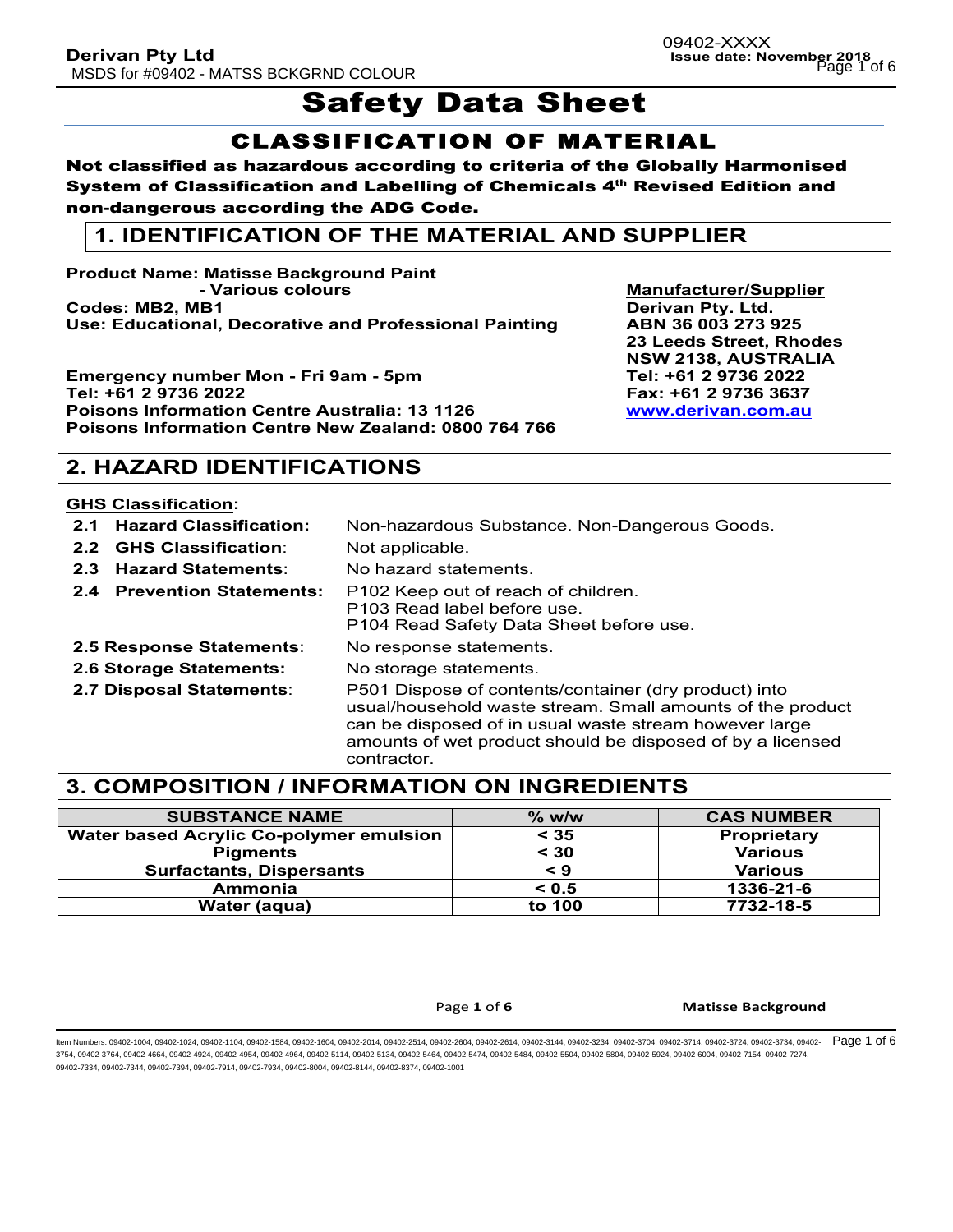### **4. FIRST AID AND MEASURES**

#### **4.1 Description of Necessary First Aid Measures**

| Ingestion: | Immediately remove product from the mouth and rinse mouth out with plenty<br>of water. Then provide water slowly and as much as casualty can comfortably<br>drink. If discomfort persists or symptoms develop, seek medical attention.                                                           |
|------------|--------------------------------------------------------------------------------------------------------------------------------------------------------------------------------------------------------------------------------------------------------------------------------------------------|
| Eye:       | Immediately hold the eyes open and wash with fresh running water. Ensure<br>complete irrigation of the eye by keeping the eyelids apart and away from the<br>eye and moving the eyelids by occasionally lifting the upper and lower lids. If<br>pain persists or recurs, seek medical attention. |
| Skin:      | Not applicable for normal use. If skin reaction or irritation occurs, discontinue<br>use and seek medical attention.                                                                                                                                                                             |

**Inhalation:** If fumes or combustion products are inhaled, remove to fresh air.

#### **4.2 Medical Attention and Special Treatment**

**First Aid Facilities:** No special facilities required.

**Comments:** Treat according to person's condition and specifics of exposure.

**Advice to Doctor:** Treat symptomatically.

### **5. FIRE-FIGHTING MEASURES**

#### **5.1 Suitable Extinguishing Equipment:**

Carbon dioxide, dry chemical powder, water spray or fog and foam may be used as extinguishing media.

#### **5.2 Specific Hazards Arising From the Chemical:**

Non-flammable and on combustion, may emit toxic fumes of carbon monoxide (CO). May also emit acrid smoke.

#### **5.3 Special Protective Equipment and Precautions For Fire Fighters:**

Determine the need to evacuate or isolate the area according to your local emergency plan. Fire fighters should wear self-contained breathing apparatus to minimise risk of exposure to vapour or products of combustion**.**

### **6. ACCIDENTAL RELEASE MEASURES**

### **6.1 Personal Precautions, Protective Equipment and Emergency Procedures:**

Transfer material to a suitable labelled container for recycling or disposal.

### **6.2 Environmental Precautions:**

Do not allow large quantities to enter drains or surface waters.

#### **6.2 Methods and Materials for Containment and Clean Up:**

In case of gross spillage wear protective equipment to prevent eye contact. Bund area using dry sand or other inert materials to prevent run off into drains and waterways. Pump or scoop any free liquid into an appropriate container for disposal. Clean up spill area with absorbent dry sand, vermiculite or other inert material. Collect and seal in properly labelled container(s) for disposal as per local regulations. Do not flush to drains, waterways or sewers.

Page **2** of **6 Matisse Background**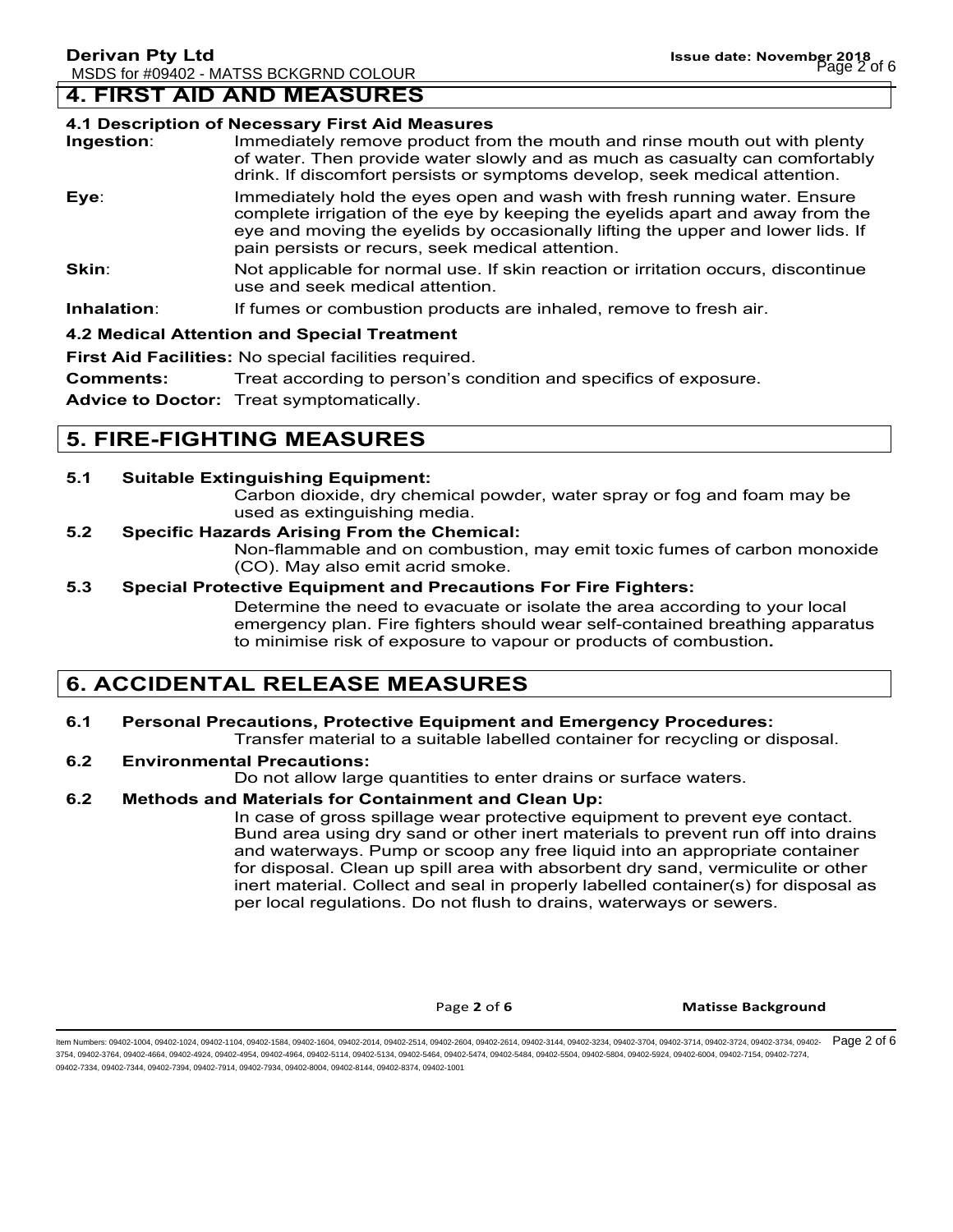#### **7. HANDLING AND STORAGE**

#### **7.1 Precautions for Safe Handling:**

Do not take internally. Exercise good industrial hygiene practice. Wash after handling, especially before eating, drinking or smoking.

#### **7.2 Conditions for Safe Storage, Including Any Incompatibilities:**

Store in a cool, dry area, away from heat and out of direct sunlight. Keep in an original container and away from oxidising agents and foodstuff containers.

### **8. EXPOSURE CONTROLS / PERSONAL PROTECTION**

#### **8.1 Exposure Guidelines**:

No exposure standards are available for this product; however, the following exposure guidelines have been published by Safe Work Australia Workplace Exposure Standards for Airborne Contaminants.

### **Ammonia: 8hr TWA = 17 mg/m3 (25ppm)**

#### **15 min STEL = 24 mg/m3 (35ppm)**

- **8.2 Biological Limit Values**: Not known.
- **8.3 Engineering Controls**: Maintain adequate ventilation at all times. In most circumstances natural ventilation systems are adequate.

#### **8.4 Personal Protection Equipment:**

**Eye/Face Protection**: Safety glasses with side shields, goggles or full-face shield as appropriate are recommended. Final choice of appropriate eye/face protection will vary according to individual circumstances i.e. methods of handling or engineering controls and according to risk assessments undertaken. Eye protection should conform to Australian/New Zealand Standard AS/NZS 1337

#### **8.5 Respiratory Protection**:

Avoid breathing of vapours/mists; ensure adequate ventilation. Respiration is generally unnecessary; unless working with spray applying (airbrush equipment or some other form of atomizing spray equipment). Where breathing apparatus is required, use either respirator with organic/ammonia cartridge, or a Self-Contained Breathing Apparatus (SCBA) with positive air supply. All the breathing apparatus used to be complied with AS/NZS 1715/1716.

### **9. PHYSICAL AND CHEMICAL PROPERTIES**

**Physical Description / Properties Appearance:** Thick viscous coloured liquid **Odour: Pleasant Acrylic Odour. Specific Gravity (@ 25ºC):** 1.0 – 1.2 g/mL **Boiling Point: >** 100˚C. **Solubility in Water:** Soluble. **pH:** 8.0 – 10.0 **Viscosity (cP @ 25°C):** Not applicable. **Vapour Pressure:** Not applicable. **Vapour Density:** Not applicable. **Freezing Point (°C):** Not applicable. **Melting Point (°C):** Not applicable. **Flash Point (°C):** Not determined. **Lower and upper Explosive Limit (%):** Not applicable. Auto ignition Temp (°C): Not available. **Decomposition Temp (°C):** Not available.

Page 3 of 6 **Matisse Background**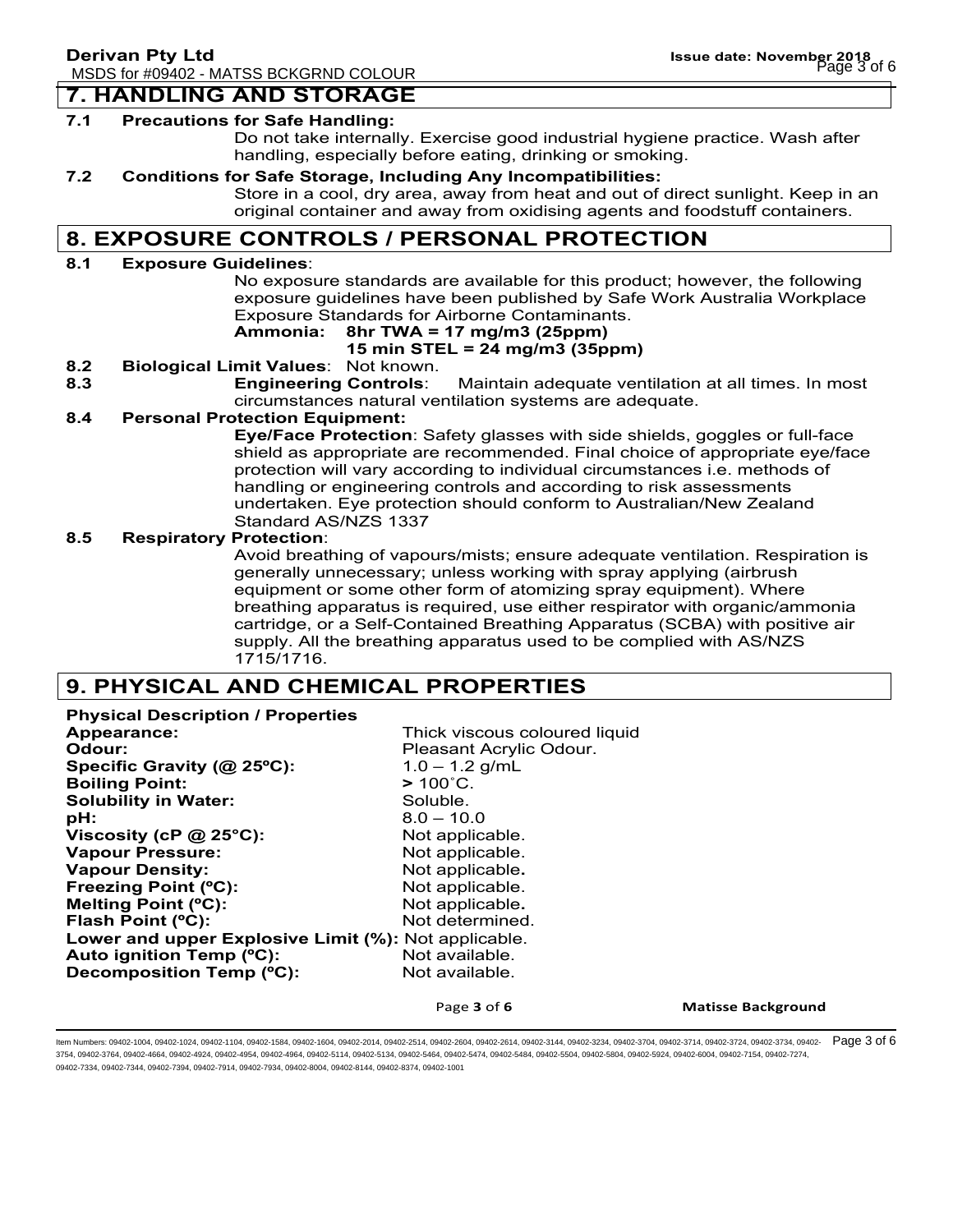### **10. STABILITY AND REACTIVITY**

- **10.1 Reactivity:** Not relevant. **10.2 Chemical Stability**: The product is stable under normal ambient and anticipated storage and handling conditions of temperature and pressure. **10.3 Conditions To Avoid**: Direct sunlight and heat. Avoid extreme temperatures (i.e. <5°C or >35°C)
- **10.4 Incompatible Materials and Possible Hazardous Reactions**:

Strong oxidising agents.

**10.5 Hazardous Decomposition Products:**

Under fire conditions, toxic fumes may be emitted. In extreme heat oxides of carbon and sulphur dioxide gas may be released.

### **11. TOXICOLOGICAL INFORMATION**

- **11.1 Likely Route of Exposure**: [ ] Inhalation [X] Skin contact [X] Ingestion
- **11.2 Health Effects From Likely Route of Exposure:**
- **Acute Ingestion:** This material may be discomforting to the gastro-intestinal tract. May produce diarrhoea, bloated stomach and occasional vomiting. **Eye: Exercise 2.1** Discomforting to the eyes and is capable of causing a mild, temporary redness of the conjunctiva (similar to wind-burn). **Skin:** The product is considered relatively harmless to the skin. Irritation and skin reactions are possible with sensitive skin. **Inhalation:** Not normally a hazard due to non-volatile nature of the product. **Chronic Ingestion:** No known applicable information. **Skin:** No known applicable information. **Inhalation:** No known applicable information.
- **11.3 Other Information:** No known applicable information.

### **12. ECOLOGICAL INFORMATION**

- **12.1 Eco toxicity:** Not data available.
- **12.2 Persistence and Degradability:** Biodegradable.
- **12.3 Bioaccumulation Potential:** No information available.
- **12.4 Mobility in Soil:** No information available.
- **12.5 Other Adverse Effects:** No adverse effects on bacteria are predicted

### **13. DISPOSAL CONSIDERATIONS**

- **13.1 Disposal Method:** Single unit: Dispose of into landfill. Large amounts: Reclaim or dispose of in accordance with local, state and federal regulations.
- **13.2 Disposal of Contaminated Packaging:** Recycle or landfill.
- 
- **13.3 Environmental Regulations:** Not relevant.

Page 4 of 6 **Matisse Background**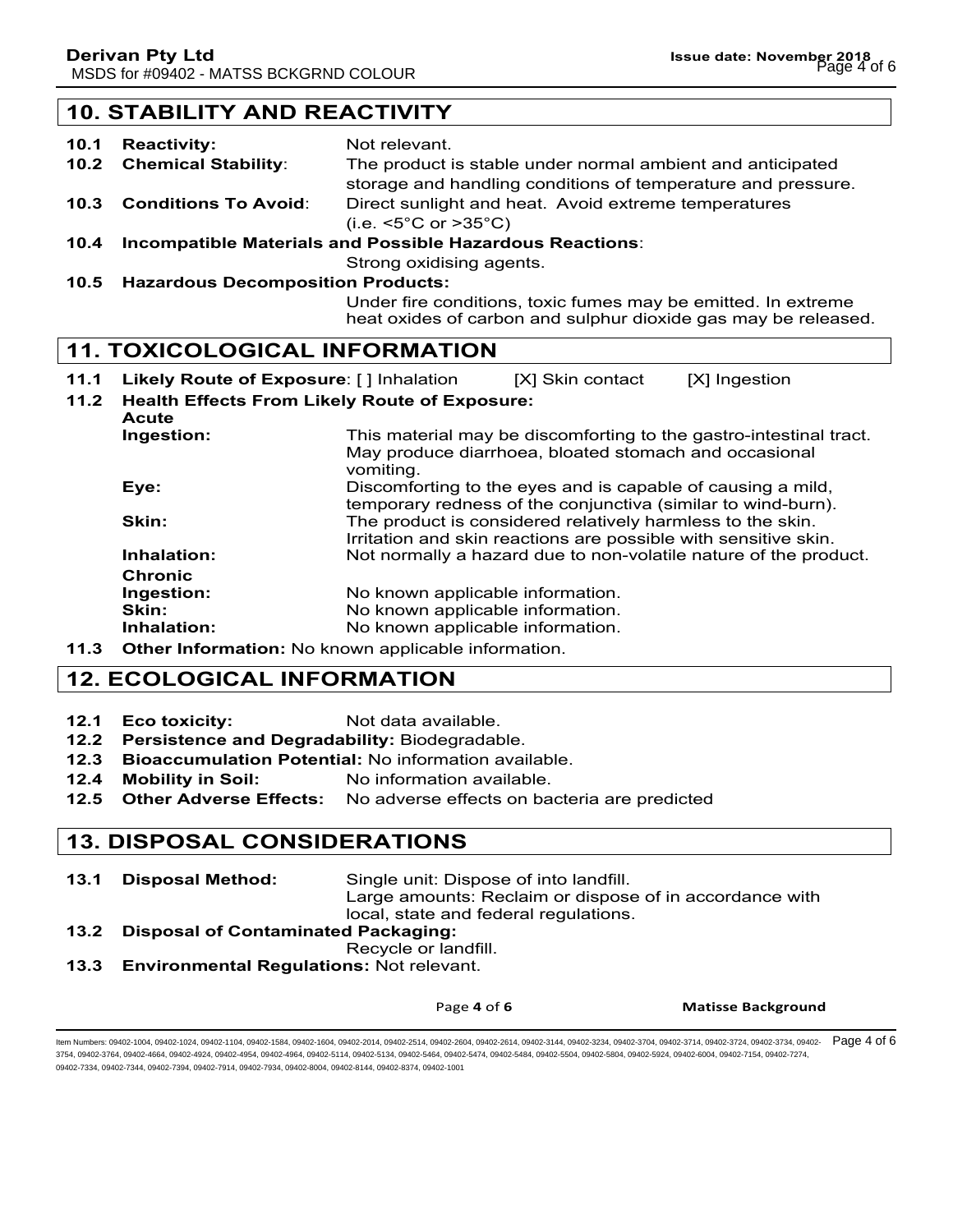### **14. TRANSPORT INFORMATION**

- **14.2 UN Proper Shipping Name:** Not applicable.
- 14.3 Dangerous Goods Class: Not applicable.
- **Packing Group:** Not applicable.
- **14.4 Environmental Hazards:** Not applicable.
- **14.5 Special Precautions During Transport:** Not applicable.
- **14.6 HAZCHEM Code:** Not applicable.

Not applicable.

### **Additional Shipping Information:**

**Road and Rail Transport (ADG)**: Not classified as a Dangerous Good according to the Australian Code for the Transport of Dangerous Goods by Road and Rail (ADG Code) for transport by road and rail.

**Marine Transport (IMO/IMDG)**: Not classified as a Dangerous Good according to the International Maritime Organization Rules (Maritime Dangerous Goods Code - IMDG Code) for transport by sea.

**Air Transport (ICAO-IATA)**: Not classified as a Dangerous Good according to the International Civil Aviation Organization (ICAO) and International Air Transport Association (IATA) Dangerous Goods Regulations for transport by air. Note: May vary from country to country.

### **15. REGULATORY INFORMATION**

### **15.1 SUSMP Poisons Schedule:** None allocated.

### **15.2 Prohibition / Licensing Requirements:**

There are no applicable prohibition or notification / licensing requirements, including for carcinogens under Commonwealth, State or Territory legislation.

### **15.3 Industrial Chemicals (Notification and Assessment) Act 1989:**

**Australia** All ingredients are listed on or exempt from the Australia Inventory of Chemical Substances (AICS).

**United States** (TSCA) All ingredients are on the inventory or exempt from listing.

### **16. OTHER INFORMATION**

**16.1 Issue Date: 26th November 2018. GHS Version: 1 16.2 Contact Points: Title / Position: Chemist. Telephone: (02) 9736 2022 (Australia: Weekdays 8.00am to 5.00pm).**

**E-mail: derivan@derivan.com.au**

### **16.3 After Hours Emergency Medical Assistance: Poisons Information Centre.**

### **Telephone: Australia: 13 1126 New Zealand: 0800 764 766.**

### **16.4 ALLERGIES**

To the best of our knowledge there has been no intentional addition of dairy, egg, nuts, grains, cereals and soy or gluten products to this product by either Derivan Pty Ltd or our raw material suppliers. Whilst none of our raw material suppliers SDS state that they do contain any of the allergens, we are not in a position to 100% guarantee that this product is free of the above listed products, due to the limited knowledge of our supplier's processes. Derivan Pty Ltd normal practices is not to provide a list of ingredients, due to commercial sensitivity but we welcome direct case by case communication with the end user to assist with this issue on a personal basis.

Page **5** of **6 Matisse Background**